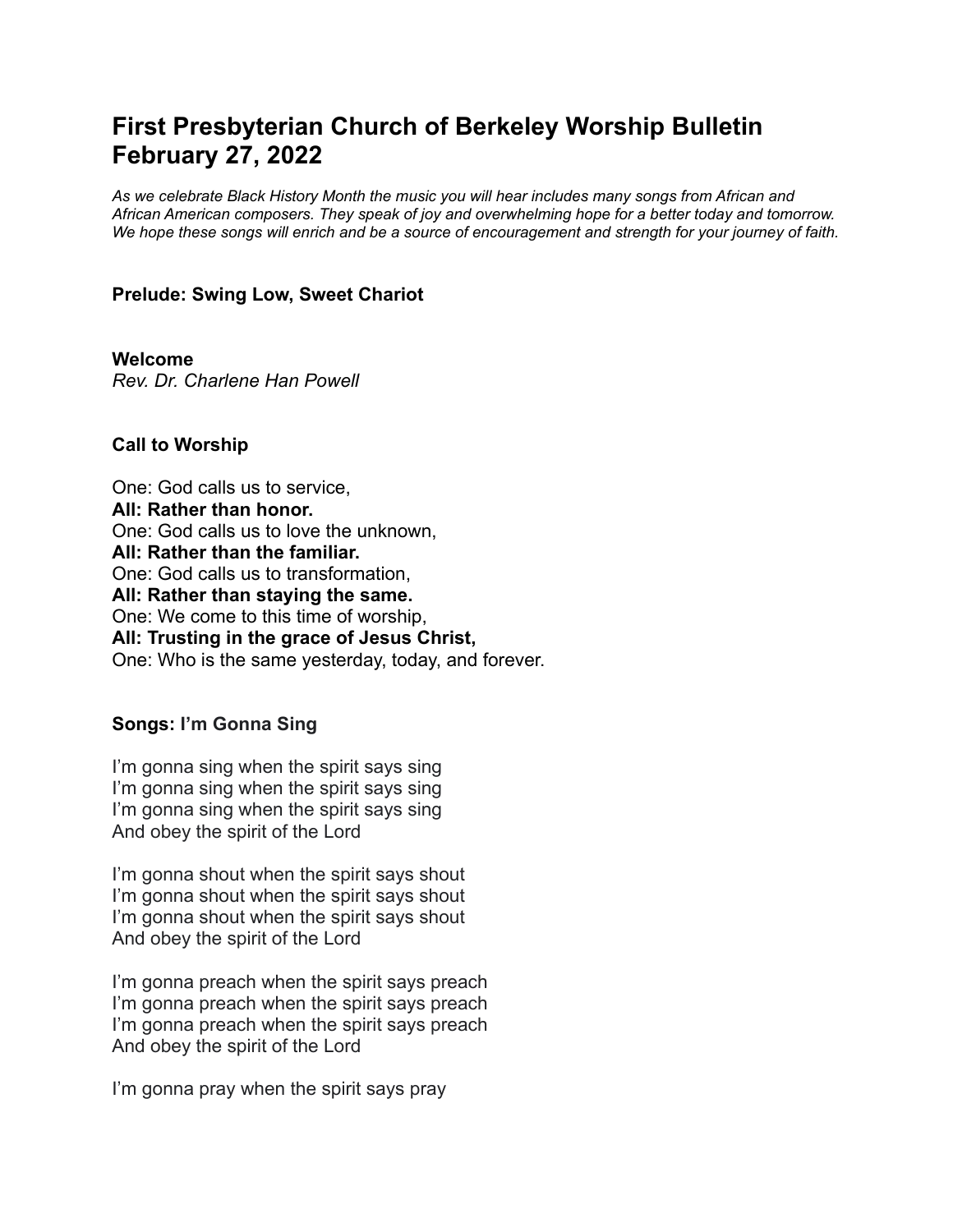I'm gonna pray when the spirit says pray I'm gonna pray when the spirit says pray And obey the spirit of the Lord

I'm gonna sing when the spirit says sing I'm gonna sing when the spirit says sing I'm gonna sing when the spirit says sing And obey the spirit of the Lord

**I'm Gonna Sing** Traditional—© Public Domain

### **Prayer of Confession**

*Rev. Michelle Vecchio-Lyzenga*

God of compassion, you are slow to anger and full of mercy, welcoming sinners who return to you with penitent hearts. Receive in your loving embrace all who come home to you. Seat them at your bountiful table of grace, that, with all your children, they may feast with delight on all that satisfies the hungry heart. We ask this in the name of Jesus Christ, our Savior, who lives and reigns with you in the unity of the Holy Spirit, one God, forever and ever.

# **Assurance of Pardon**

One: Friends, believe the good news: **All: In Jesus Christ we are forgiven and are being made whole. Amen.**

#### **Passing the Peace**

One: The peace of Christ be with you. **All: And also with you.**

# **Song: Lift Every Voice and Sing**

Lift ev'ry voice and sing till earth and heaven ring ring with the harmony of liberty Let our rejoicing rise high as the list'ning skies let it resound loud as the rolling sea

Sing a song full of the faith that the dark past has taught us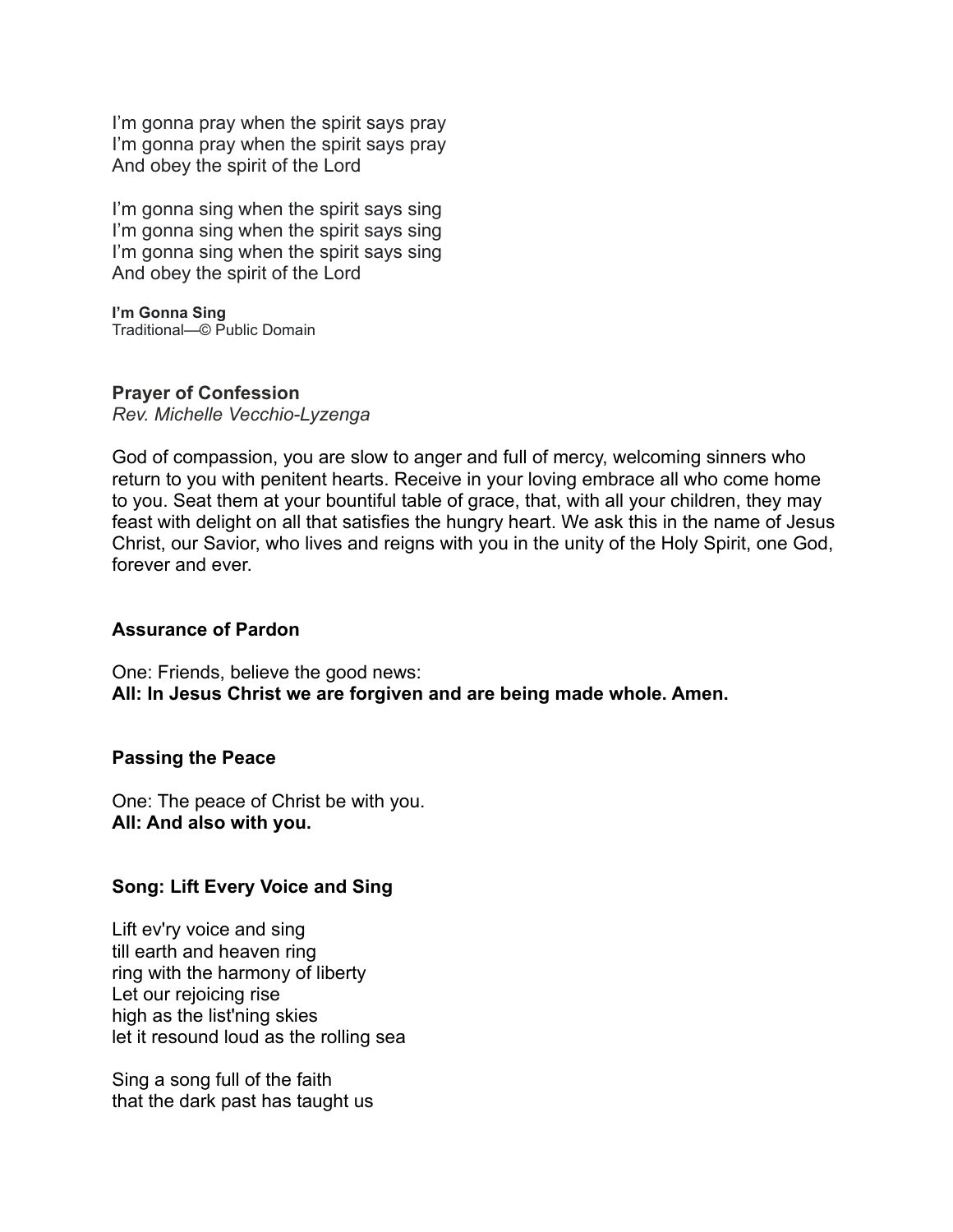Sing a song full of the hope that the present has brought us Facing the rising sun of our new day begun let us march on till victory is won

Stony the road we trod bitter the chast'ning rod felt in the days when hope unborn had died Yet with a steady beat have not our weary feet come to the place for which our people sighed?

We have come over a way that with tears has been watered We have come treading our path through the blood of the slaughtered Out of the gloomy past till now we stand at last where the white gleam of our bright star is cast

God of our weary years God of our silent tears Thou who hast brought us thuhs far on the way Thou who has by thy might led us into the light keep us forever in the path we pray

Lest our feet stray from the places our God where we met thee Lest our hearts drunk with the wine of the world we forget thee Shadowed beneath thy hand may we forever stand true to our God, true to our native land

Lift Every Voice and Sing J. Rosemond Johnson, James Weldon Johnson CCLI Song # 7071034 © Public Domain

#### **Scripture: Psalm 84**

How lovely is your dwelling place, O Lord of hosts! My soul longs, indeed it faints for the courts of the Lord;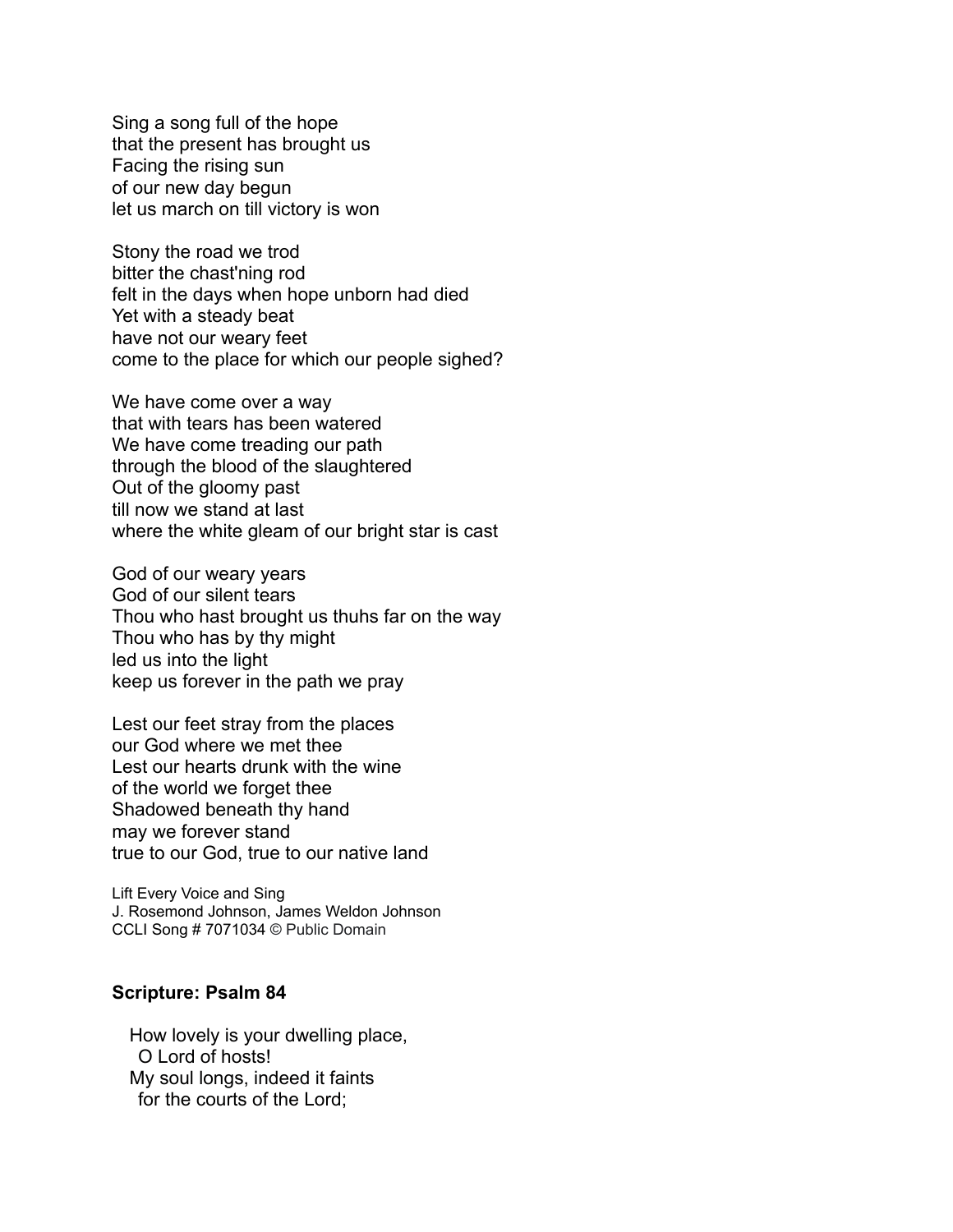my heart and my flesh sing for joy to the living God.

Even the sparrow finds a home, and the swallow a nest for herself, where she may lay her young, at your altars, O Lord of hosts, my King and my God. Happy are those who live in your house, ever singing your praise. *Selah*

Happy are those whose strength is in you, in whose heart are the highways to Zion. As they go through the valley of Baca they make it a place of springs; the early rain also covers it with pools. They go from strength to strength; the God of gods will be seen in Zion.

O Lord God of hosts, hear my prayer; give ear, O God of Jacob! *Selah* Behold our shield, O God; look on the face of your anointed.

For a day in your courts is better than a thousand elsewhere. I would rather be a doorkeeper in the house of my God than live in the tents of wickedness. For the Lord God is a sun and shield; he bestows favor and honor. No good thing does the Lord withhold from those who walk uprightly. O Lord of hosts, happy is everyone who trusts in you.

One: The word of the Lord **All: Thanks be to God**

# **Sermon: A Home In Which We All Belong**

*Michael Kim-Eubanks*

**Lord's Prayer** *Rev. Mark Stryker*